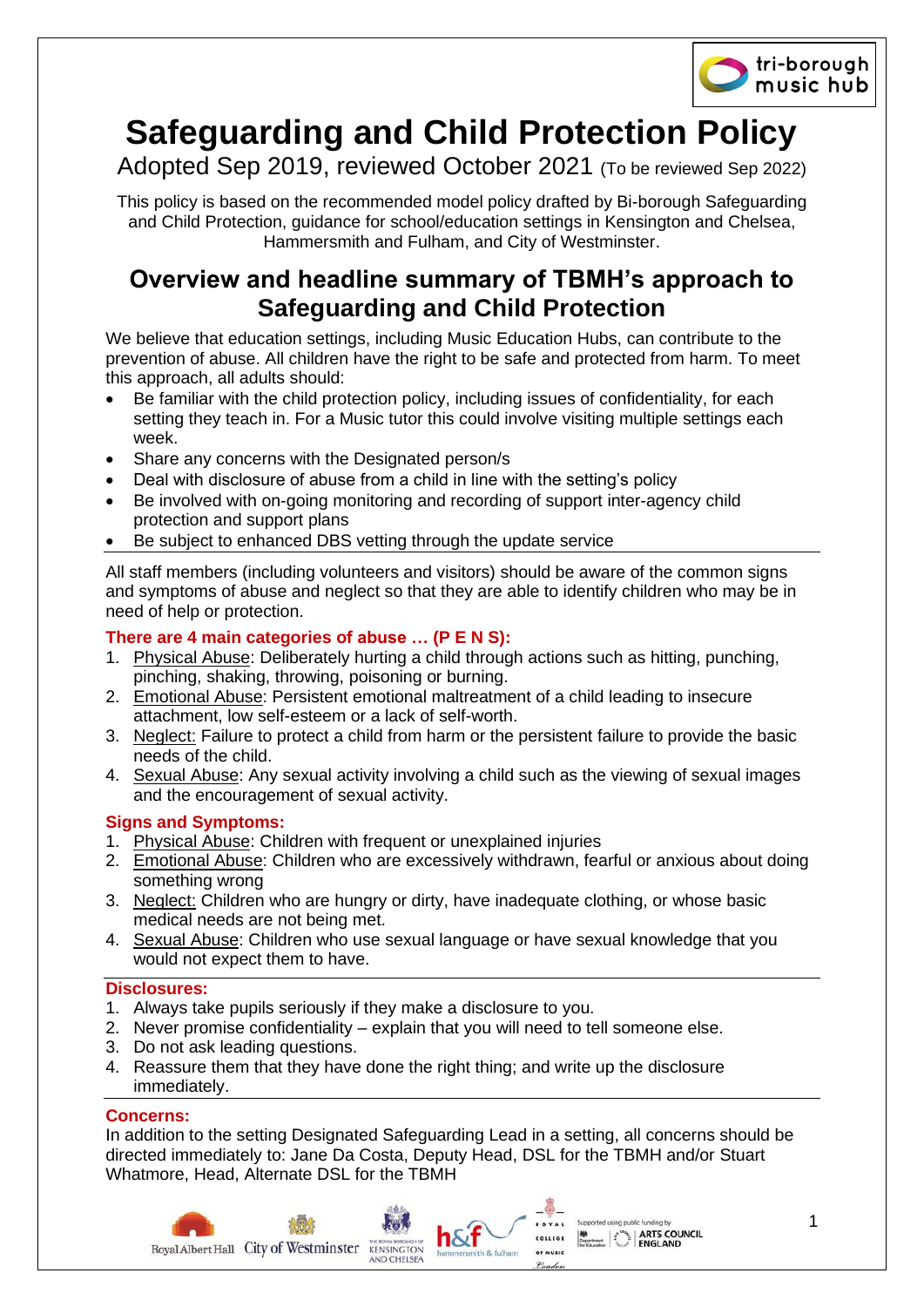

# **Contents**

# Introduction

- 1. Tri-borough Music Hub Child Protection and Safeguarding Policy Statement
- 2. Safeguarding Children: Principles of Good Practice
- 3. Keeping Children Safe
	- 3.1 Child Protection Responding to Concerns About Individual Children
	- 3.2 Safeguarding Providing a Safe Environment
		- 3.2.3 Bullying
			- 3.2.4 Online Safety
			- 3.2.5 Health & Safety
			- 3.2.6 Confidentiality
		- 3.2.7 Referrals to Partner Agencies
	- 3.3 Specific Safeguarding Issues
- 4. Adults Working with Children
	- 4.1 Safer Recruitment
		- 4.2 Safe Practice
- 5. Monitoring and Reviewing our Policy and Practice
- 6. Useful Contacts

Appendix 1: Child Protection – Information for Staff

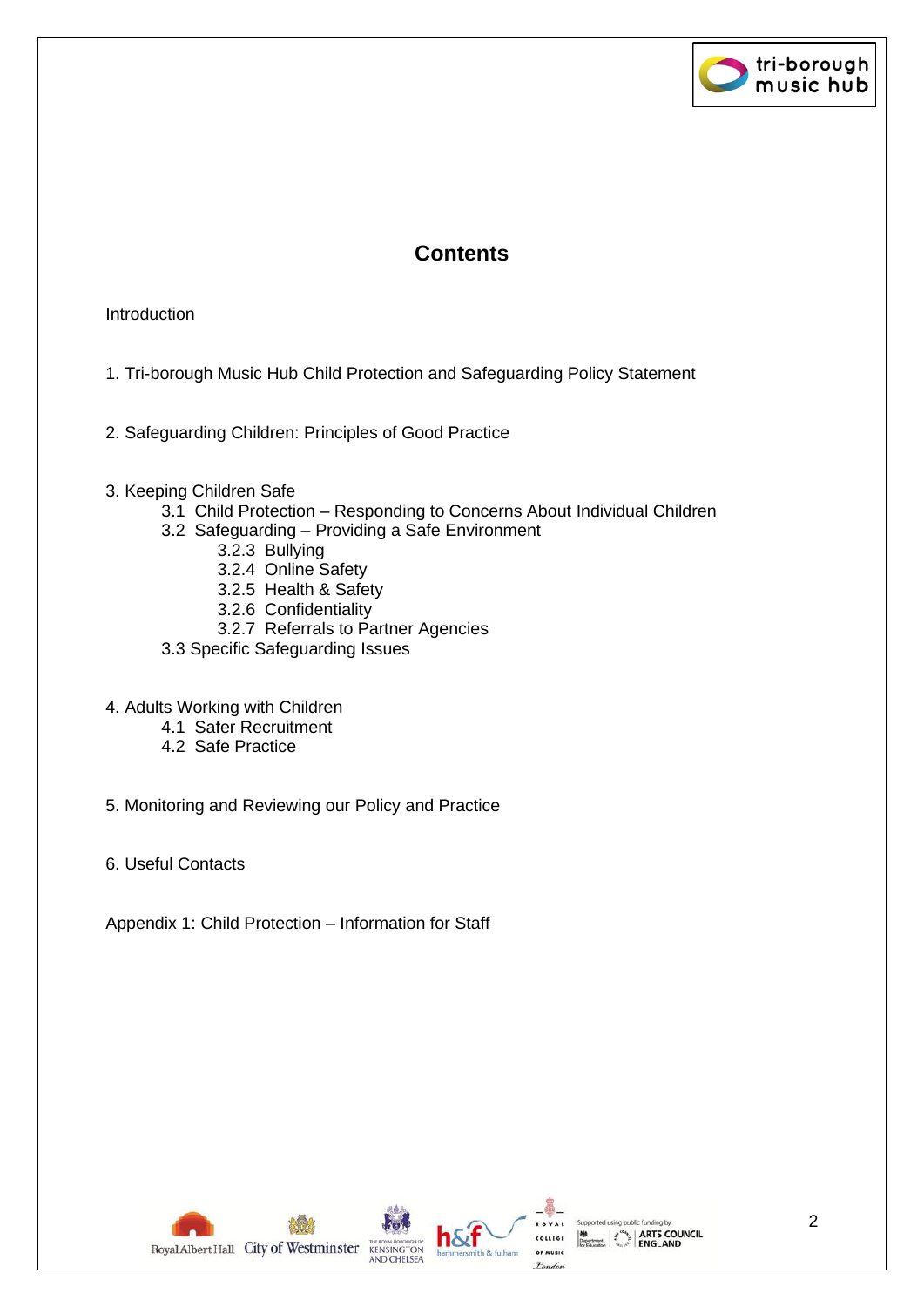

#### **Introduction**

All services working with schools are required to have a Safeguarding Child Protection Policy that guides the procedures and practices of staff when safeguarding children and promoting their welfare. The Tri-borough Music Hub takes very seriously its duty towards all its pupils who have been entrusted to its care, and seeks to provide an environment where all children are safe, secure, valued, respected and listened to.

The Tri-borough Music Hub understands that our work in safeguarding and protecting children must always have regard for the national guidance issued by the Secretary of State and should be in line with local guidance and procedures.

We understand the term Safeguarding to mean that we will take all reasonable measures to ensure that the risk of harm to children's welfare is minimised. We also understand that where we have any concerns about a child's welfare we will take all appropriate action to address those concerns by working in full partnership with other agencies.

All staff believe that a range of other service policies are central to many aspects of the Child Protection Policy, and this document should therefore be read in conjunction with our policies for:

- **Online Safety**
- Safe Working Practices for Staff and Volunteers

Our Child Protection Policy is written with due regard to the Department of Education Statutory Guidance Keeping Children Safe in Education (2021).

Our school procedures for safeguarding children will always be compliant with the London Child Protection Procedures produced by the London Safeguarding Children Board. https://www.londonscb.gov.uk/about-the-board/

Our procedures will be followed by all adults, including volunteers, working with us or on our behalf.

Our policy was adopted in September 2019 and is reviewed regularly by the strategic managers of the Tri-borough Music Hub and Local Authority services. The most recent review and update took place September 2021.

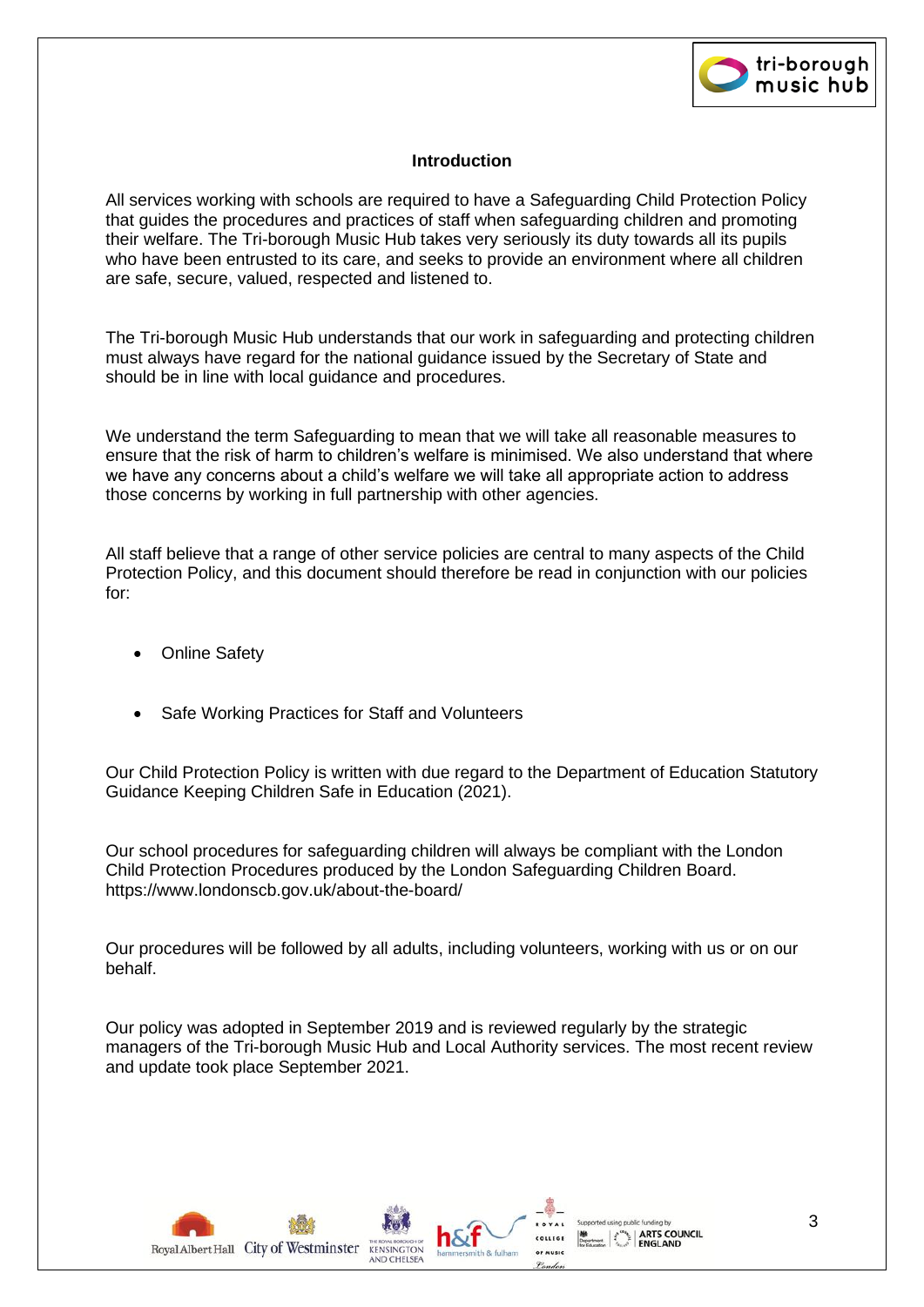

#### **1. TRI-BOROUGH MUSIC HUB CHILD PROTECTION AND SAFEGUARDING POLICY STATEMENT**

**The Tri-borough Music Hub is committed to safeguarding and promoting the welfare of all our pupils, and expects all staff and volunteers to share this commitment by demonstrating their understanding of how each individual adult working on behalf of the Tri-borough Music Hub contributes to providing a safe environment, protecting children from harm and promoting their welfare.**

1.1. All staff must be clear about their own role and that of others in providing a caring and safe environment for all pupils, and must know how they should respond to any concerns about an individual child that may arise.

1.2 To this end the Tri-borough Hub will ensure that all staff, whether permanent or temporary, and volunteers know the members of staff within the senior leadership team who have designated overall responsibility for child protection and safeguarding (Designated Safeguarding Leads).

1.3 Currently that person is Jane Da Costa, Deputy Head of the Tri-borough Music Hub, who has received the required training in order to undertake the role.

1.4 In the absence of Jane Da Costa the designated person is Stuart Whatmore, Head of the Tri-borough Music Hub. If neither of these members of staff are available, then any concern should be reported to a member of the Senior Leadership of the relevant Local Authority.

1.5 All staff will receive training during their induction period then regularly, updated as necessary on an annual basis in order that they are equipped with the skills needed to keep children safe. Training is provided for all staff at the start of the academic year and updated for new staff during the year. As part of the training, staff are made familiar with the DfE Statutory Guidance Keeping Children Safe in Education, published in September 2016, updated annually.

1.6 The Tri-borough Music Hub will always follow safer recruitment procedures so that we can be confident that all adults recruited to work in the service are safe to do so in a context of ongoing vigilance concerning professional conduct.

# **2. SAFEGUARDING CHILDREN: PRINCIPLES OF GOOD PRACTICE**

All children deserve the opportunity to achieve their full potential in a context which promotes their safety and welfare. For those staff who engage with students who experience discrimination in their daily lives or who are from cultures different to those of the professionals, assumption and stereotyping must not be part of our practice and every effort must be made to ensure that cultural issues are understood and that each individual case is dealt with on its own merits.

All persons who will have any contact with students will have the required level of vetting checks including an enhanced DBS check prior to working for the Music Hub in a school or other centre.

Delivery of safeguarding responsibilities will also be included as part of ongoing performance management processes for staff.

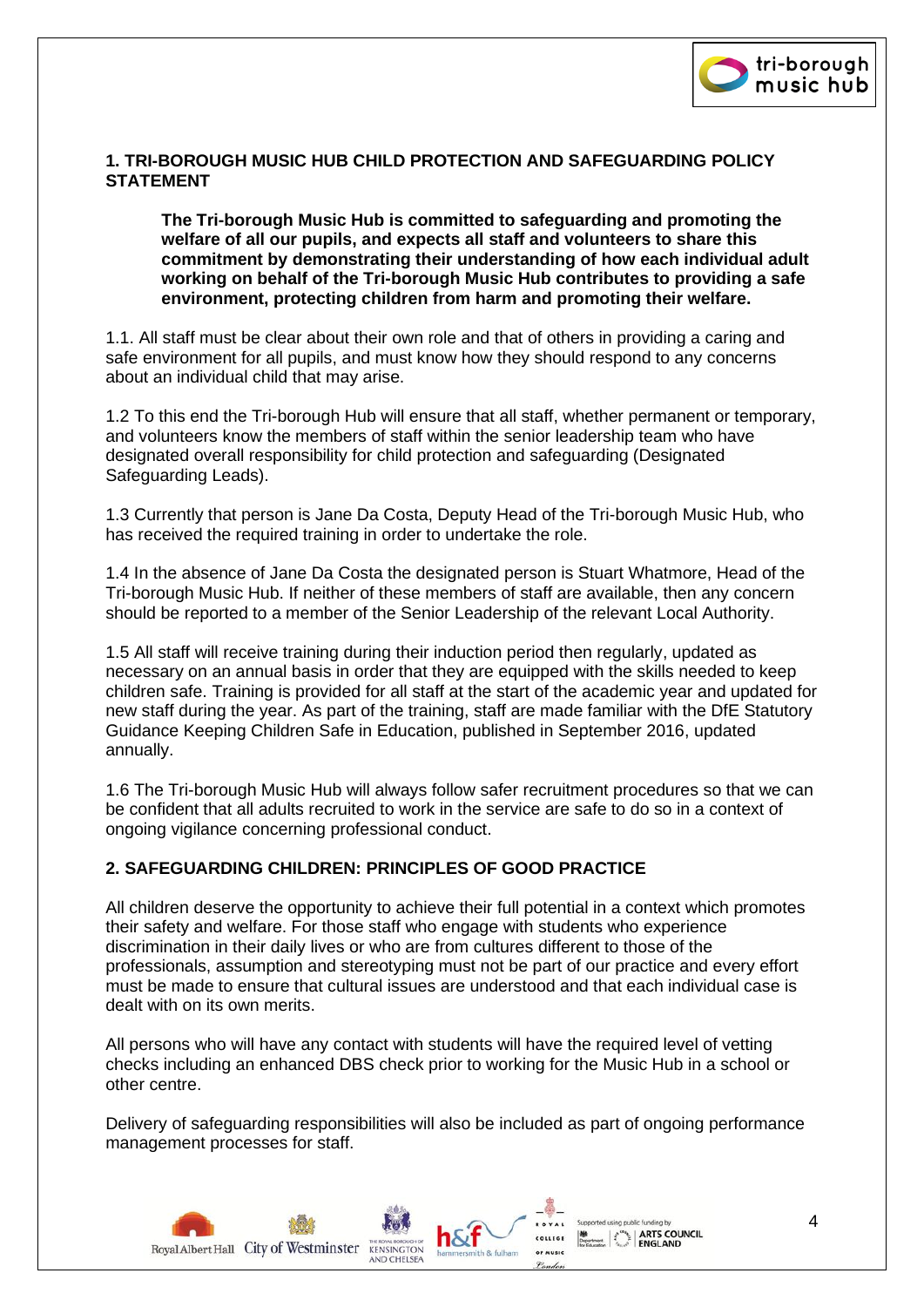

# **3. KEEPING CHILDREN SAFE**

3.1 Child Protection - Responding to Concerns About Individual Children

3.1.1 All children engaging in Tri-borough Music Hub activities must be able to place their trust and confidence in any adult working in the service. They must feel sure that they can speak about any worries or concerns they may have and that they will be listened to, taken seriously and responded to appropriately. All staff must therefore know what to do if a child chooses to talk to them about any matter which raises child protection concerns.

3.1.2 All staff must:

- Listen to what the child is saying without interruption and without asking leading questions
- Respect the child's right to privacy but not promise confidentiality
- Reassure the child that he / she has done the right thing in telling
- Explain to the child that in order to keep him / her safe from harm the information that has been shared with must be passed on
- Report what was has been disclosed to the Designated Safeguarding Lead as soon as possible
- Record, as soon as is practicable, what was said using the child's actual words including any observations of an injury and child's overall presentation
- Sign and date the record

3.1.3 The Designated Safeguarding Lead will assess the circumstances liaising with the Local Authority Social Care Teams including accessing points of contact for consultation and advice where needed.

3.1.4 The Designated Safeguarding Lead must keep a written record of all contact with other agencies and action taken.

# 3.2 Safeguarding – Providing a Safe Environment

3.2.1 All parents and carers of children accessing Tri-borough Music Hub services must feel secure in the knowledge that they are entrusting their children to adults who will strive to keep them safe. We will do this by:

- Promoting a caring, safe, and positive environment
- Ensuring that our staff are appropriately trained in safeguarding and child protection according to their role and responsibilities and keep a record of all training undertaken
- Ensuring that staff receive training in basic child mental health awareness
- Ensuing key members of core team are trained as mental health first aiders
- Working in partnership with all other services and agencies involved in the safeguarding of children
- Always following Safer Recruitment procedures when appointing staff or volunteers to work in our school
- Welcoming visitors in a safe and secure manner
- Undertaking risk assessments when planning Hub activities or events
- Making clear expectations that staff adhere to all relevant Professional Codes of **Conduct**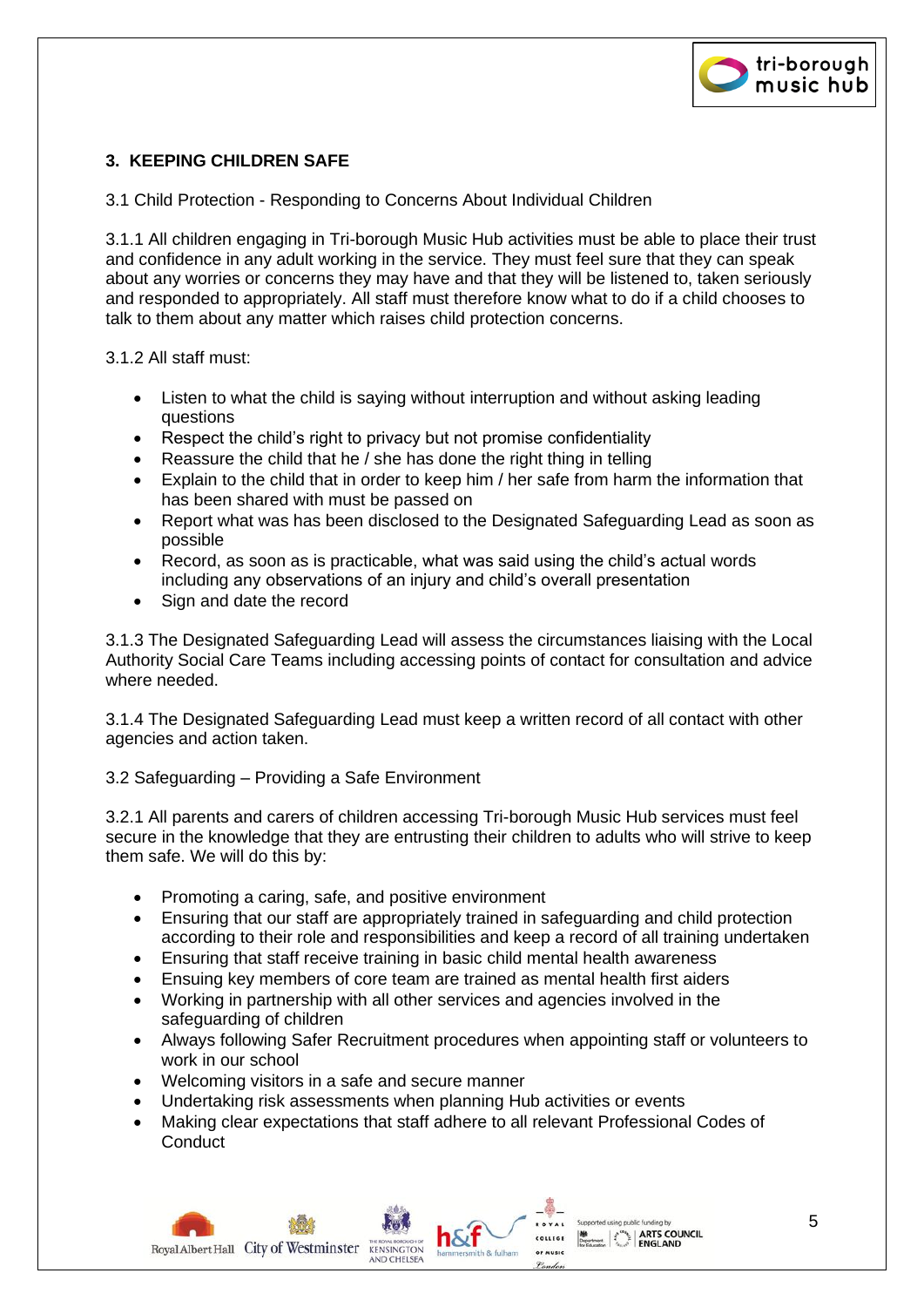

3.2.2 Pupil Behaviour. We will always aim to maintain a safe and calm environment by expecting good behaviour from our pupils in line with our behaviour policy.

We are aware that any physical response from a member of staff to a pupil's poor behaviour could lead to a child protection concern being raised by the child or parent / carer.

(1) No member of staff will use force when dealing with a pupil's breach of our behaviour policy unless the potential consequences of not physically intervening are sufficiently serious to justify such action in seeking to keep the child or others around them safe (2) We will always record any occasion when physical intervention has been necessary (3) We will always notify parents or carers of any such incident

#### 3.2.3 Bullying

We understand that bullying is very harmful to children. We will always take seriously any reports of bullying and respond appropriately.

We understand that bullying may take different forms and may include racist or homophobic behaviour. Any such reported or observed incident will be dealt with in accordance with our anti-bullying policy.

#### 3.2.4 Online Safety

We recognise that children's use of the internet is an important part of their education but that there are risks of harm associated with its use.

We also recognise that all members of staff and volunteer staff must always be mindful of the need to follow our policy of acceptable use of our IT equipment.

#### 3.2.5 Health & Safety

We have a Health & Safety Policy which demonstrates the consideration we give to minimising any risk to children when attending Hub venues and when undertaking activities out of school under the supervision of our staff.

#### 3.2.6 Confidentiality

Information about children given to us by the children themselves, their parents or carers, or by other agencies will remain confidential. Staff will be given relevant information only on a 'need to know' basis in order to support the child if that is necessary and appropriate.

We are, however, under a duty to share any information which is of a child protection nature. We understand that this is in the best interests of the child and overrides any other duties we have regarding confidentiality and information sharing.

#### 3.2.7 Referrals to partner agencies

If we have a reason to be concerned about the welfare of a child we will always consult with Social Care and access points of consultation including the Tri-borough Safeguarding and Child Protection, Schools and Education Lead.

#### **3.3 SPECIFIC SAFEGUARDING ISSUES**

All staff should have an awareness of safeguarding issues that can put children at risk of harm. Behaviours linked to the following issues can all be signs that children are at risk:

• peer-on-peer/child-on-child abuse including sexual violence and sexual harassment and the sending or posting of nude or semi-nude images, videos or live streams online by young people under the age of 18 (also known as 'sexting' or youth produced sexual imagery) (see para 10);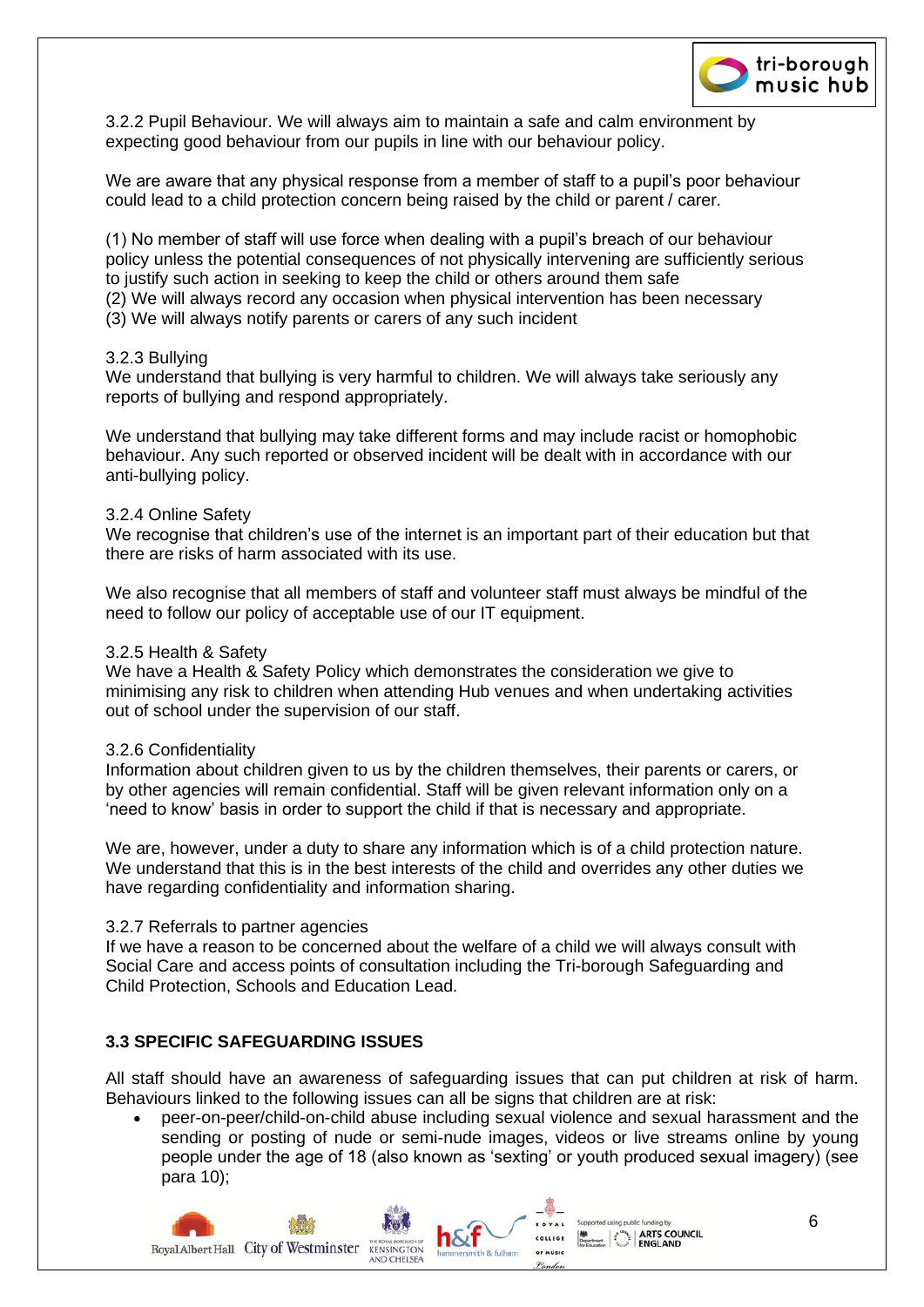

- child sexual exploitation/child criminal exploitation
- the risk of radicalisation
- female genital mutilation and honour-based abuse (*HBA)*
- children deliberately missing education
- mental/physical health
- serious violence
- those children potentially at greater risk of harm including:
	- o children with special educational needs
	- o those who need a social worker and
	- o looked-after children
- drug and/or alcohol misuse

All staff should have an awareness of additional safeguarding issues that can put children at risk of harm. See KCSIE Annex B. These include:

- children involved in the court system or with family members in prison (para 8.10);
- child criminal exploitation such as county lines criminal activity (para 8.11);
- domestic abuse (para 8.12);
- Homelessness (para 8.13).

# **Child Sexual Exploitation (***CSE***) & Child Criminal Exploitation (***CCE***) - referred to jointly as Child Exploitation (CE)**

Both CSE and CCE are forms of sexual abuse. Both occur where an individual or group takes advantage of an imbalance of power to coerce, manipulate or deceive a child under the age of 18 into sexual or criminal activity. Whilst age may be the most obvious, this power imbalance can also be due to a range of other factors including gender, sexual identity, cognitive ability, physical strength, status, and access to economic or other resources. In some cases, this will be in exchange for something the victim needs or wants, and/or will be for the financial advantage or increased status of the perpetrator or facilitator.

The abuse can be perpetrated by individuals or groups, males or females, and children or adults. The abuse can be a one-off occurrence of a series of incidents over time, and range from opportunistic to complex organised abuse. It can involve force and/or enticement-based methods of compliance and may, or may not, be accompanied by violence or threats of violence. Victims can be exploited even when the activity appears consensual. Exploitation can be physical and be facilitated and/or take place online. A significant number of children who are victims of exploitation go missing from home, care and education at some point. See KCSIE Annex B for more details.

#### **Children at risk of Radicalisation**

Staff have a duty to have due regard to the need to prevent people from being drawn into terrorism (*the Prevent duty*), and should be alert to changes in children's behaviour which could indicate that they may be in need of help or protection (see KCSIE Annex B). If it appears that a pupil is at risk of radicalisation, or displays any indication that they have been exposed to extremism, the DSL must be informed immediately.

The DSL will consider the level of risk to identify the most appropriate referral, which could include referral to the local Channel Panel, children's social services, in the area of the child's residence, the police, or other avenues of help and support offered through the Bi-Borough Prevent team. Normal referral processes are available when there are concerns about children who may be at risk of being drawn into terrorism. See the flowchart of Prevent Strategy and Channel Panel Programme Referrals in the [Safeguarding Appendices for DSL and Pastoral Staff Appendix 7](https://docs.google.com/document/d/19dAQ3YxDznSl_Vs4CEQGxj4TarRzEC6CFdt6MydR2Os/edit?usp=sharing) and Appendices 3 and 5 for Further Useful Information on Prevent.

Channel is an early intervention multi-agency process designed to safeguard vulnerable people from being drawn into violent extremism and/or terrorism. Channel works in a similar way to other safeguarding partnerships such as case conferences for children in need. Channel is a pre-criminal

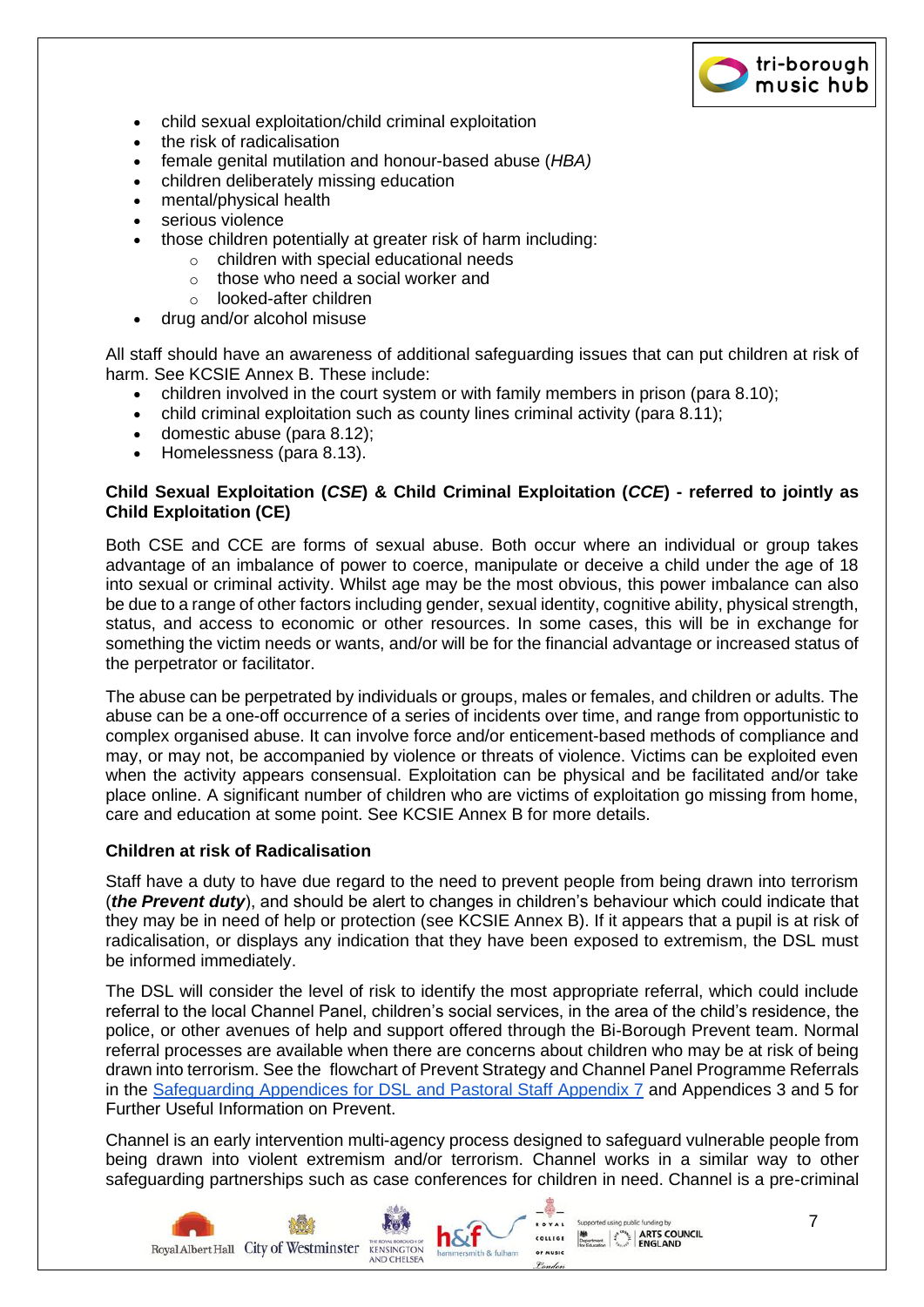

process that is designed to support vulnerable people at the earliest possible opportunity, before they become involved in illegal activity. A referral to the Channel Panel will normally be made by the DSL but anyone can make a referral in exceptional circumstances such as emergency or when there is a genuine concern that appropriate action is not being taken.

#### **Female Genital Mutilation (***FGM***) and other forms of so-called 'honour- based' abuse (***HBA***)**

**All** staff should raise any FGM related concern with the DSL, (or in their absence the Deputy DSL), who will involve the children's social services in the area of the child's residence as appropriate. Unless there is a reason not to, teachers should also follow local safeguarding procedures. **There is a specific legal duty on teachers to report to the police cases where, in the course of their work, they discover that an act of FGM appears to have been carried out on a girl under 18**, (see Appendices 3 and 5 for useful resources). Those failing to report such cases will face disciplinary sanctions. It will be rare for teachers to see visual evidence, and they should **not** be examining pupils, but the definition of what is meant by "to discover that an act of FGM appears to have been carried out" is used for all those to whom the legal duty applies.

HBA encompasses crimes which have been committed to protect or defend the honour of the family and/or the community, including FGM, forced marriage, and practices such as breast ironing. All forms of so-called HBA are abuse (regardless of the motivation) and should be handled and escalated as such.

Staff need to be alert to the possibility of a child being at risk of HBA, or already having suffered HBA. If in any doubt staff should speak to the DSL who should activate local safeguarding procedures, using existing national and local protocols for multi-agency liaison with police and children's social care.

#### **Children going Missing from Education (***CME***)**

A child going missing from education, particularly persistently, is a potential indicator of a range of safeguarding issues. This may include neglect, sexual abuse, CSE or CCE. It may indicate mental health problems, risk of substance abuse, risk of travelling to conflict zones, risk of FGM or forced marriage. Individual triggers to be aware of include travelling to conflict zones, FGM and forced marriage.

Early intervention is necessary to identify the existence of any underlying safeguarding abuse and to help prevent the risks of a child going missing in future. This includes when problems are first emerging but also where children are already known to local authority children's social care and need a social worker (such as on a child in need or child protection plan, or as a looked after child), where going missing from education may increase known safeguarding risks within the family or in the community.

#### *Staff must report to the DSL any unexplained absences that are prolonged (for more than four (4) days) and any indication that a pupil/family has a planned absence in term time that has not been approved.*

#### **Mental Health**

All staff should also be aware that mental health problems can, in some cases, be an indicator that a child has suffered or is at risk of suffering abuse, neglect or exploitation.

Only appropriately trained professionals should attempt to make a diagnosis of a mental health problem. Staff however, are well placed to observe children day-to-day and identify those whose

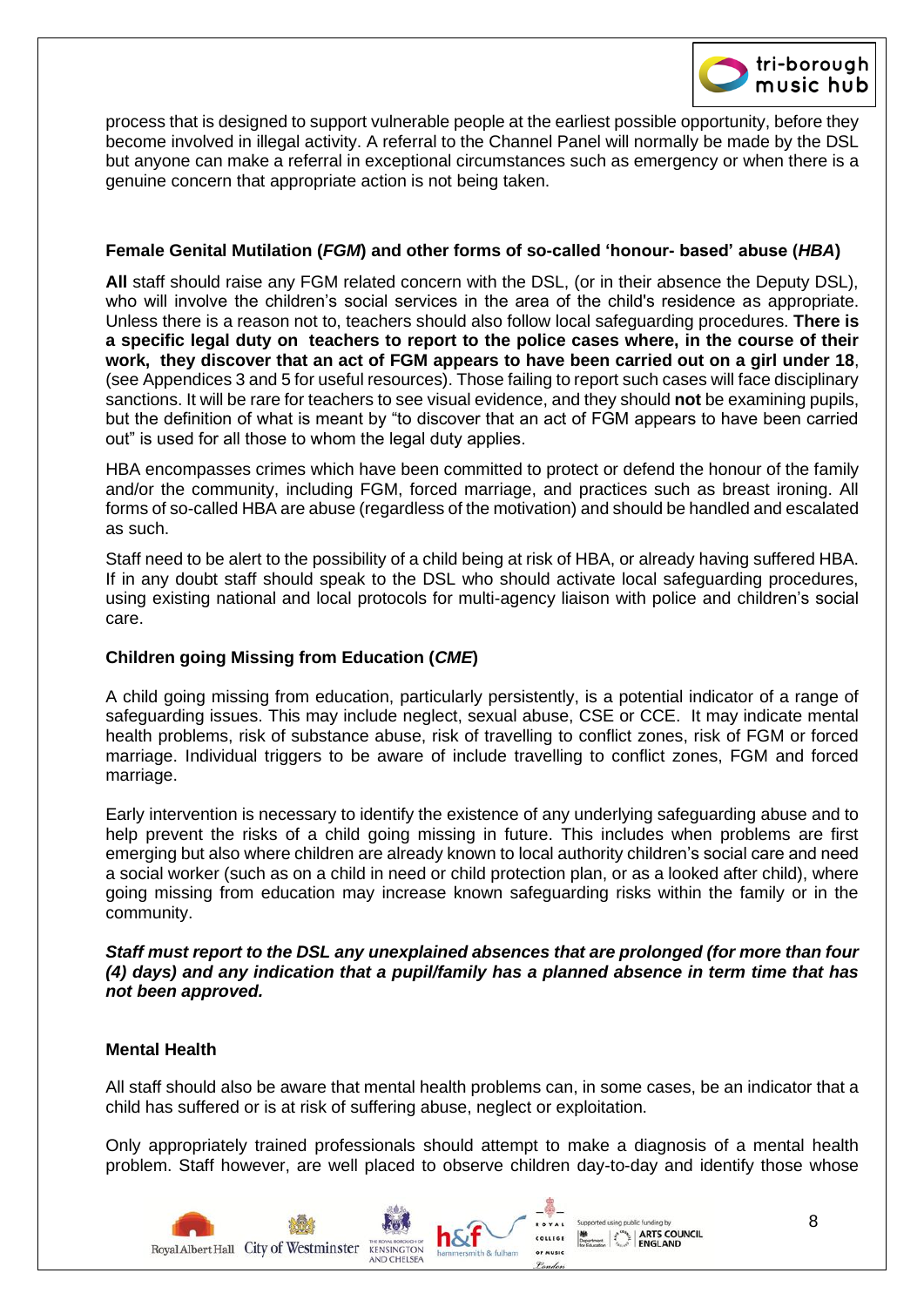

behaviour suggests that they may be experiencing a mental health problem or be at risk of developing one.

Where children have suffered abuse and neglect, or other potentially traumatic adverse childhood experiences, this can have a lasting impact throughout childhood, adolescence and into adulthood. It is important that staff are aware of how these children's experiences can impact on their mental health, behaviour and education. See DfE [Mental health and behaviour in schools guidance,](https://www.gov.uk/government/publications/mental-health-and-behaviour-in-schools--2) the [Link](https://www.gov.uk/government/news/national-mental-health-programme-between-schools-and-nhs)  [Programme,](https://www.gov.uk/government/news/national-mental-health-programme-between-schools-and-nhs) and further information in Appendices 3 and 5.

**If staff have a mental health concern about a child that is also a safeguarding concern, immediate action should be taken, and they should report to the DSL or a Deputy DSL.** Staff must also be alert to symptoms of mental ill-health, such as eating disorders, low mood or selfharming and behaviours linked to the likes of drug and alcohol misuse, deliberately missing education, and the sharing of nude and semi-nude images which put children in danger.

#### **Serious Violence**

All staff should be aware of indicators, which may signal that children are at risk from, or are involved with serious crime. These may include increased absence from school, a change in friendships or relationships with older individuals or groups, a significant decline in performance, signs of self-harm or a significant change in wellbeing, or signs of assault or unexplained injuries. Unexplained gifts or new possessions could also indicate that children have been approached by, or are involved with, individuals associated with criminal networks or gangs and may be at risk of criminal exploitation.

All staff should be aware of the associated risks and understand the measures in place to manage these.

#### **Children potentially at greater risk of harm**

Whilst all children should be protected, some groups of children are potentially at greater risk of harm and in some cases may find it particularly difficult to communicate what is happening to them. These include: Children with SEND/LDD or physical health issues (8.8.1); Children who need a social worker (Child in Need and Child Protection Plans) (8.8.2); Children Missing Education (*CME*) (see 8.5 above); Children requiring mental health support (see 8.6 above); and Looked-after children.

#### **Children with Special Educational Needs and disabilities (***SEND***), Learning Differences and Disabilities (***LDD***) or physical health issues.**

Children with SEND/LDD and/or certain health conditions can face additional safeguarding challenges and vulnerability including peer-on-peer abuse (see paragraph 10 below). Additional barriers can exist when recognising abuse and neglect in this group of children, including:

- assumptions that indicators of possible abuse such as behaviour, mood and injury relate to the child's condition without further exploration;
- being more prone to peer group isolation or bullying (including prejudice-based bullying) than other children;
- the disproportionate impact without any outward signs upon children with SEND/LDD by behaviours such as bullying; and
- communication barriers and difficulties in managing or reporting these challenges.

Staff should never assume that an indicator of a safeguarding concern is caused by a child's individual learning needs and should report any safeguarding concerns arising from SEND/LDD, including the intimate care of a child, immediately to the DSL, who will consider extra pastoral support and attention for these children.

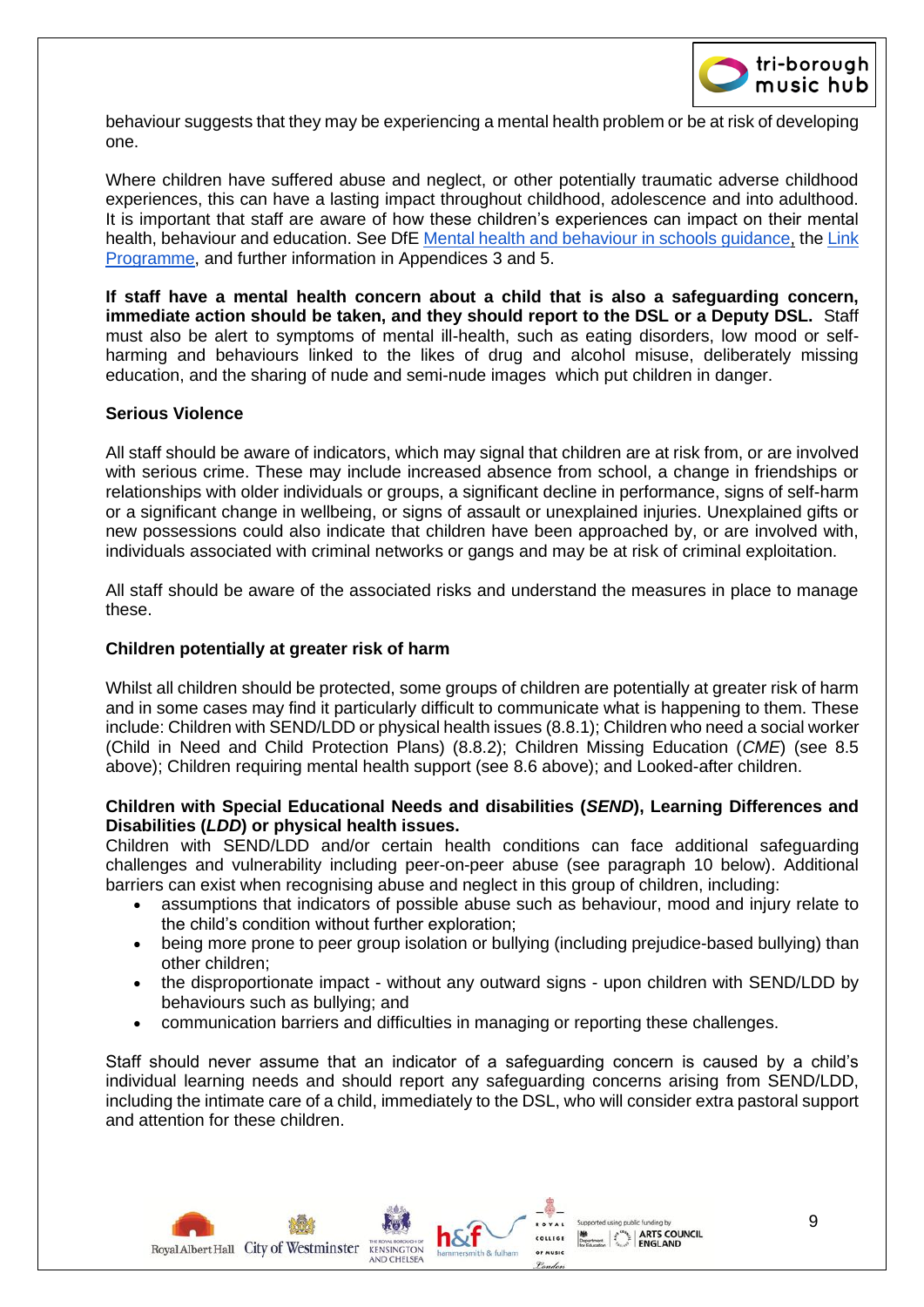

# **Children who need a social worker (Child in Need and Child Protection Plans**)

Children may need a social worker due to safeguarding or welfare needs and this should inform decisions about safeguarding (for example, responding to unauthorised absence or missing education where there are known safeguarding risks). Children may need this help due to abuse, neglect and complex family circumstances. A child's experiences of adversity and trauma can leave them vulnerable to further harm, as well as educationally disadvantaged in facing barriers to attendance, education, behaviour and mental health.

Local authorities should share the fact a child has a social worker, and the DSL should hold and use this information so that decisions can be made in the best interests of the child's safety, welfare and educational outcomes. This should be considered as a matter of routine. The DSL should ensure that staff know who these children are, as appropriate in order to understand their academic progress and attainment and maintain a culture of high aspirations for this cohort; supporting teaching staff to identify the challenges that children in this group might face and the additional academic support and adjustments that they could make to best support these children.

#### **Drug and/or alcohol misuse**

Any child may benefit from early help, but all staff should be particularly alert to the potential need for early help for a child who is in a family circumstance presenting challenges for the child, such as drug and alcohol misuse, adult mental health issues and domestic abuse; or if the child is misusing drugs or alcohol themselves.

#### **Children involved in the court system or with family members in prison**

Children are sometimes required to give evidence in criminal courts, either for crimes committed against them or for crimes they have witnessed. Making child arrangements via the family courts following separation can be stressful and entrench conflict in families which can be stressful for children. Children with a family member in prison are at risk of poor outcomes including poverty, stigma, isolation and poor mental health.

#### **Child criminal exploitation such as county lines criminal activity**

'County lines' is a term used to describe gangs and organised criminal networks involved in exporting illegal drugs using dedicated mobile phone lines or other form of "deal line". This activity can happen locally as well as across the UK. Children and vulnerable adults are exploited to move, store and sell drugs and money. Offenders will often use coercion, intimidation, violence (including sexual violence) and weapons to ensure compliance of victims. Children can be targeted and recruited into county lines in a number of locations including schools. Children are also increasingly being targeted and recruited online using social media. Children can easily become trapped by this type of exploitation as county lines gangs can manufacture drug debts which need to be worked off or threaten serious violence and kidnap towards victims (and their families) if they attempt to leave the county lines network

#### **Domestic abuse**

The statutory definition of domestic abuse, captures a range of different abusive behaviours, including physical, emotional and economic abuse and coercive and controlling behaviour. Both the person who is carrying out the behaviour and the person to whom the behaviour is directed towards must be aged 16 or over and they must be "personally connected".

Types of domestic abuse include intimate partner violence, abuse by family members, teenage relationship abuse and child/adolescent to parent violence and abuse. Anyone can be a victim of domestic abuse, regardless of sexual identity, age, ethnicity, socio-economic status, sexuality or background and domestic abuse can take place inside or outside of the home. All children can witness and be adversely affected by domestic abuse in the context of their home life where domestic abuse occurs between family members. Experiencing domestic abuse and/or violence can have a serious, long lasting emotional and psychological impact on children. In some cases, a child may blame themselves for the abuse or may have had to leave the family home as a result.

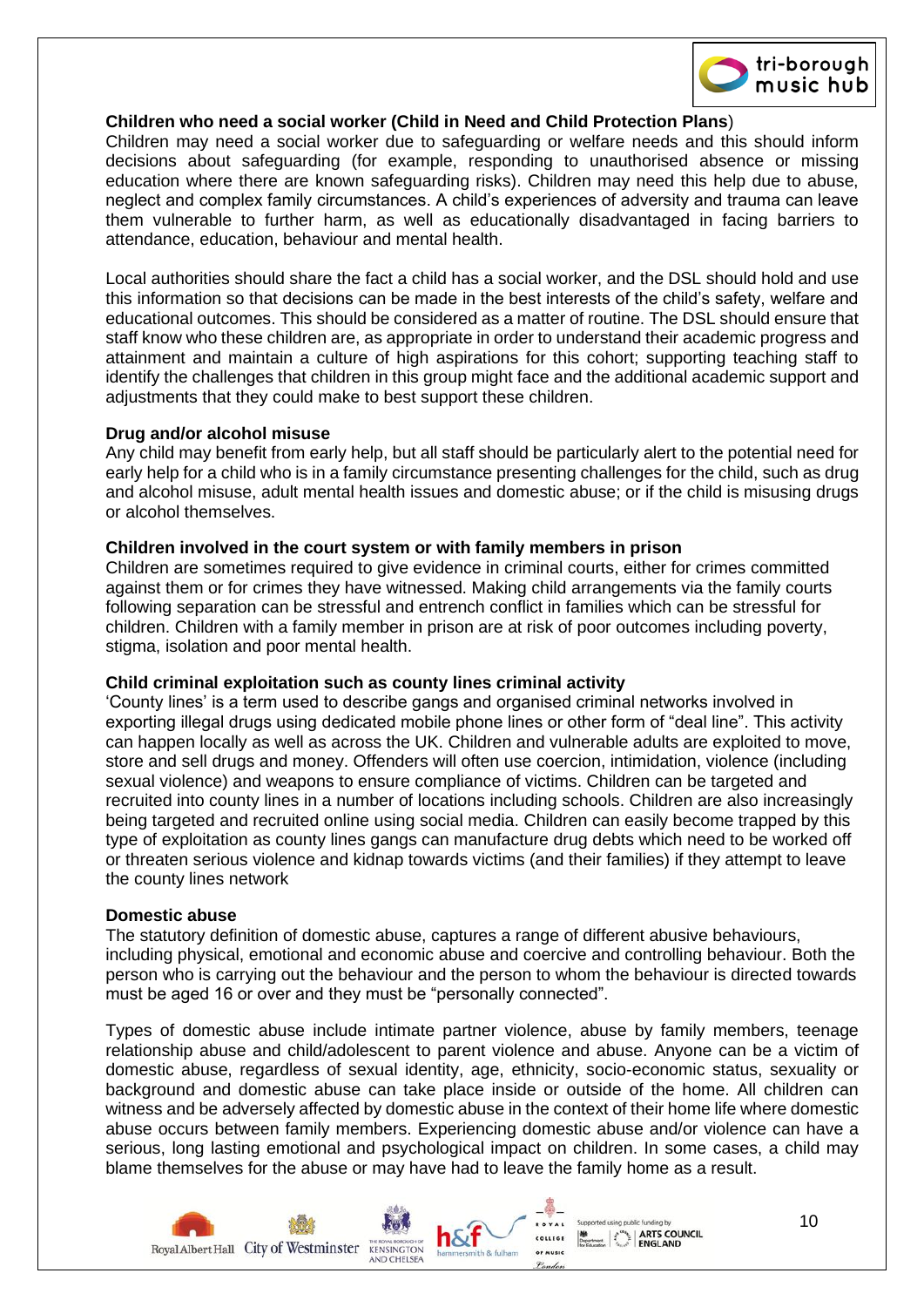

Young people can also experience domestic abuse within their own intimate relationships. This form of peer on peer abuse is sometimes referred to as 'teenage relationship abuse'.

#### **Homelessness**

Being homeless or being at risk of becoming homeless presents a real risk to a child's welfare. Indicators that a family may be at risk of homelessness include household debt, rent arrears, domestic abuse and anti-social behaviour, as well as the family being asked to leave a property. In most cases, School may be considering homelessness in the context of children who live with their families, and intervention will be on that basis. However, it should also be recognised in some cases 16 and 17 year olds could be living independently from their parents or guardians, for example through their exclusion from the family home, and will require a different level of intervention and support.

# **4. ADULTS WORKING WITH CHILDREN**

#### 4.1 Safer Recruitment

4.1.1 All staff and volunteers working with children in our service will be recruited in line with Safer Recruitment procedures:

#### **Preparation**

- We will always consider the vacancy that has arisen within the context of safeguarding children and ensure that we include the responsibility to safeguard children within the requirements of the role.
- We always consider carefully the knowledge, skills and experience required to safeguard children and include these within a person specification.

#### **Advertising**

- We will always advertise our vacancies in a manner that is likely to attract a wide range of applicants.
- The advertisement will always include a statement about our commitment to safeguarding children and our expectation that all applicants will share that commitment.
- The advertisement will state that the post is subject to an enhanced DBS (Disclosure and Barring Service) check.

#### **Applications**

- We will ensure that our application process enables us to gather information about the candidates' suitability to work with children by asking specific and direct questions.
- We will scrutinise all applicants during the application process.

#### **References**

- We will not accept open references or testimonials.
- We will ask for the names of at least two referees one of whom should be the most recent employer.
- We will take up references prior to interview and ask specific questions about the candidate's previous employment or experience of working with children.
- We will follow up any vague or ambiguous statements.
- We will verify previous employment history.
- Appropriate checks are applied to staff and volunteers who come to work as part of the Tri-borough Music Hub.
- For statutory disclosure checks we will ensure sensitive and confidential use of the applicant's disclosure.
- Appropriate Risk Assessments are carried as per the CIPD guidance.

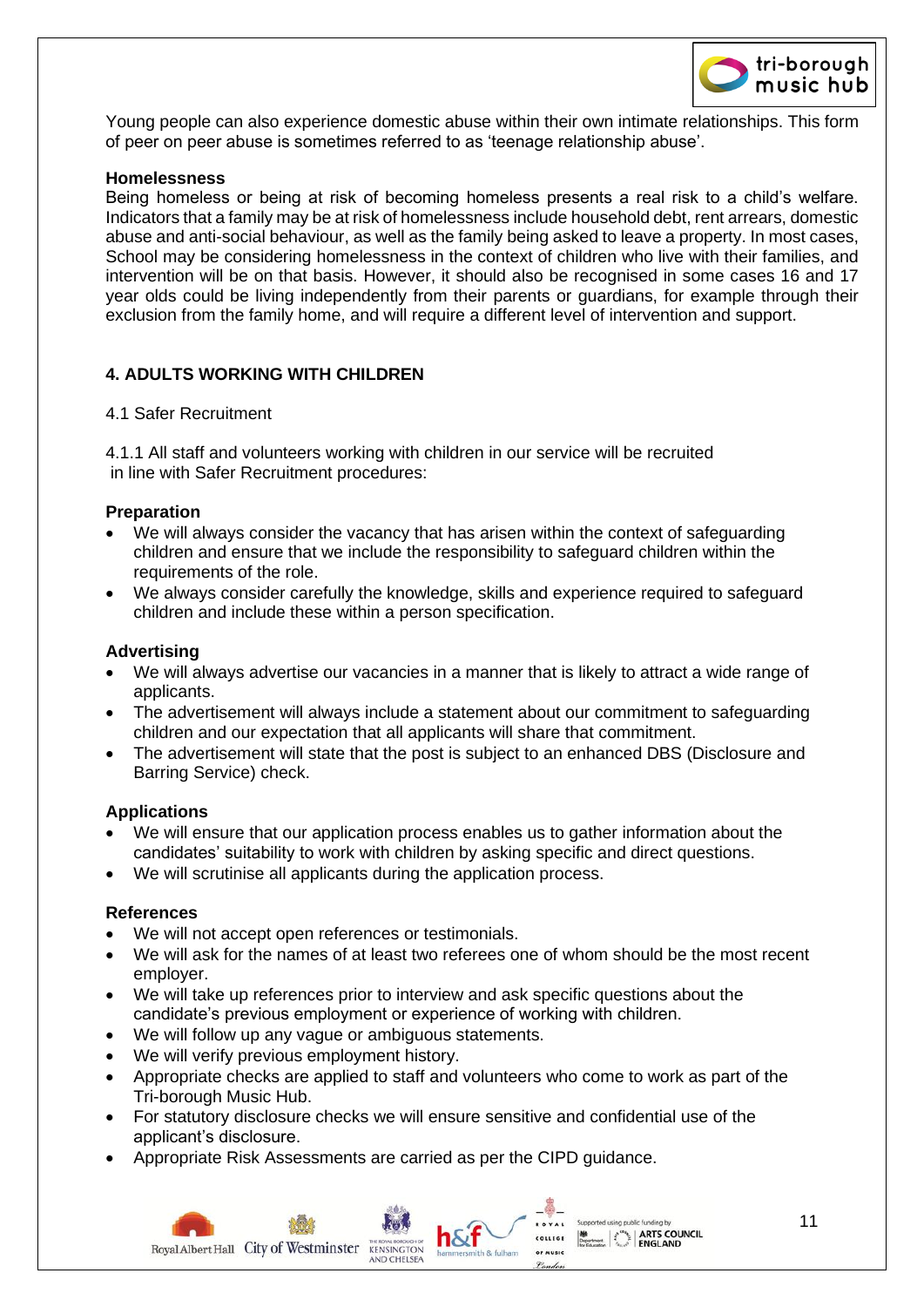

#### **Interviews**

- We will always conduct a face to face interview including in circumstances where there is only one candidate.
- Our interview panel will always contain at least one member trained in safer recruitment practice.
- Our interview questions will seek to ensure we understand the candidate's values and beliefs that relate to children.
- All candidates will be asked to bring original documents which confirm their identity, qualifications and right to work.

# **Appointments**

- Our offer of appointment will be conditional on all requested checks having been returned as satisfactory.
- We will refer to the DBS and the NCTL (National College of Teaching and Learning) any person whose checks reveal that they have sought work when barred from working with children.

# **Induction**

We will always provide newly appointed staff with appropriate guidance about safe working practice, boundaries and propriety and explain the consequences of not following the guidance including disciplinary procedures.

# **Continuing Professional Development**

We will ensure that all staff receive regular training in Child Protection and Safeguarding including key updates to Keeping Children Safe in Education.

#### **Supervision**

We will always supervise staff and act on any concerns that relate to the safeguarding of children.

# **Allegations**

We will always follow appropriate procedures for the management of allegations against staff including notifying the LADO (Local Authority Designated Officer).

# **Dismissal**

We will always refer to the DBS and NCTL any member of staff who is dismissed because of misconduct relating to a child.

# **4.2 Safe Practice**

4.2.1 We understand that all adults working in or on behalf of our service have a duty to safeguard children and promote their welfare. We aim to provide a safe and supportive environment for our children through the relationship we have with them and their parents or carers, and will always seek to ensure that all adults working in our school behave in a manner that fosters this relationship.

4.2.2. We will ensure that all staff are clear about the expectations we have of their behaviour towards all children, and that any incident that falls below our expected standards will be dealt with appropriately.

Staff will be made aware of the Whistleblowing policy.

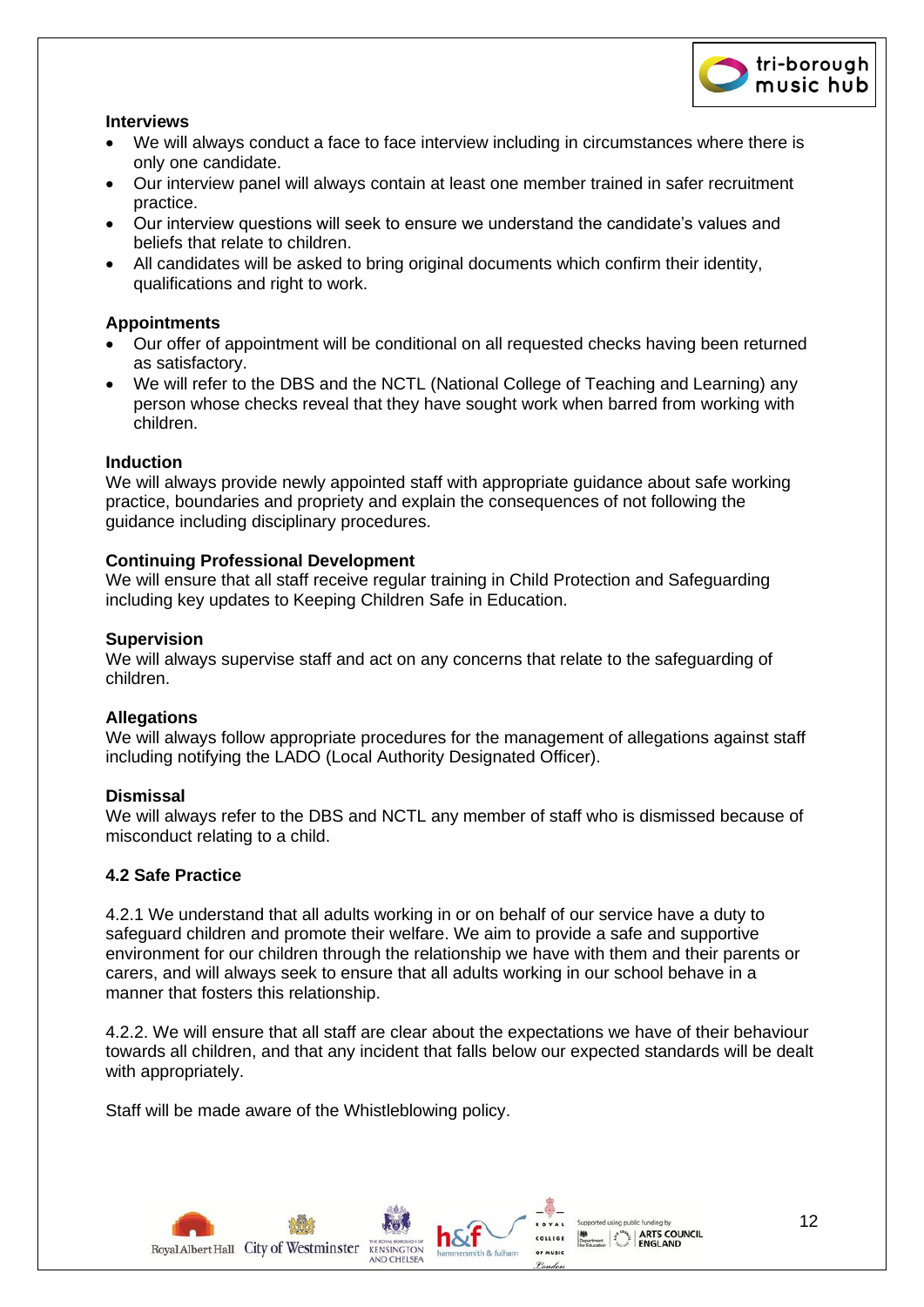

# **5. MONITORING AND REVIEWING OUR POLICY AND PRACTICE**

5.1 Our Designated Safeguarding Lead will continually monitor our child protection and safeguarding practices and bring to the notice of Senior Leadership team any weaknesses or deficiencies to ensure these are addressed and remedied in a timely way.

5.2 The Tri-borough Music Hub and strategic partners will work together on any aspect of Safeguarding and Child Protection that is identified as an area for development over the coming year.

5.3 Our Policy will be reviewed annually and formally updated every two years

5.4 This Policy was last reviewed in October 2021

# **6. USEFUL CONTACTS**

Royal Borough Kensington and Chelsea Social Work Line for referrals 020 7361 3013

NSPCC 0808 800 5000 (staff)

Childline 0800 1111 (pupils)